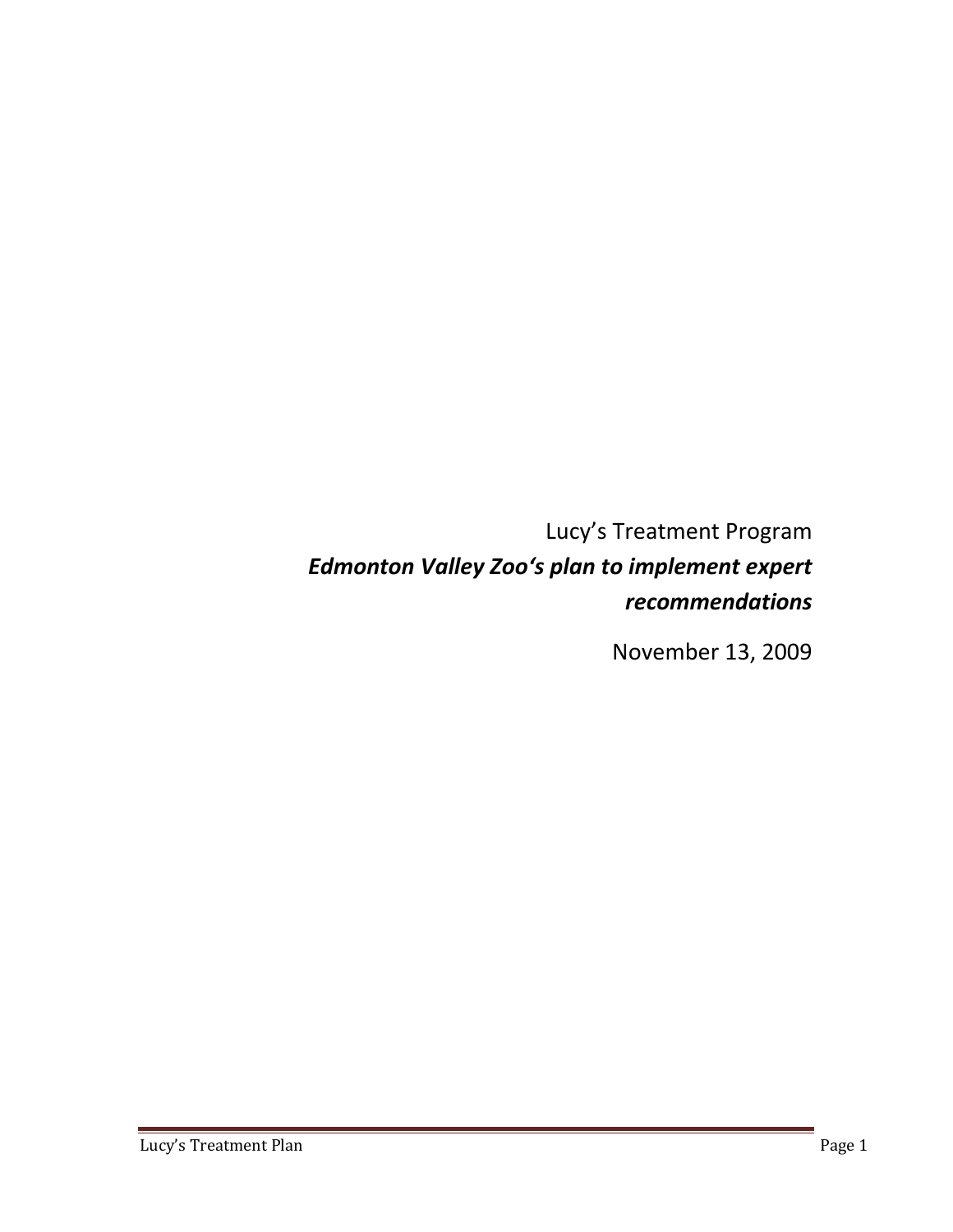#### **Introduction**

In August 2009, the Edmonton Valley Zoo contacted Dr. James Oosterhuis to examine Lucy, the Zoo's 34‐year‐old Asian elephant. In particular, the Zoo was seeking an expert evaluation of Lucy's breathing problem and the possible connection to a malpositioned molar, which fell out in August.

Dr. Oosterhuis is a Doctor of Veterinary Medicine and a lead researcher with the Colyer Institute, a non‐profit centre for the study of oral disease and nutrition with exotic animals. He has 35‐years experience working with elephants.

Dr. Milton Ness, the Valley Zoo's veterinarian, and Dr. Oosterhuis examined Lucy on September 10, 2009. During the examination a three‐metre‐long endoscope was used to observe the inside of Lucy's trunk. The scope showed that Lucy's nasal passages are severely constricted, which makes it difficult for Lucy to breathe through her trunk. Lucy has adapted by learning to breathe through her mouth, despite the fact that elephants are obligatory nasal breathers. In a follow up letter to the Zoo, Dr. Oosterhuis stated: "Her current respiratory problems preclude any thought of moving her and in fact it would (be) life threatening for her to be placed under that kind of stress."

Subsequently, Dr. Oosterhuis provided a full written report to the Zoo outlining his findings and proposing a medical diagnostic and treatment protocol aimed at restoring Lucy's breathing capacity, and providing input on other improvements the Valley Zoo could make in the ongoing treatment and care of Lucy.

Dr. Oosterhuis delivered the report to the Zoo on October 3<sup>rd</sup>, 2009 when he attended the Canadian Association of Zoos and Aquariums annual conference in Edmonton. Dr. Ness received the report at that time and reviewed the recommendations with Dr. Oosterhuis. Given that Lucy's breathing challenges are significant and unique, the two doctors agreed that a broad exploration of her respiratory system is the number one priority. As this would be an intensive and lengthy process, the doctors also determined that a parallel treatment path would be undertaken to address Lucy's symptoms. This parallel path would include the use of medications and ensuring Lucy continues to have regular exercise opportunities that are not weather dependent.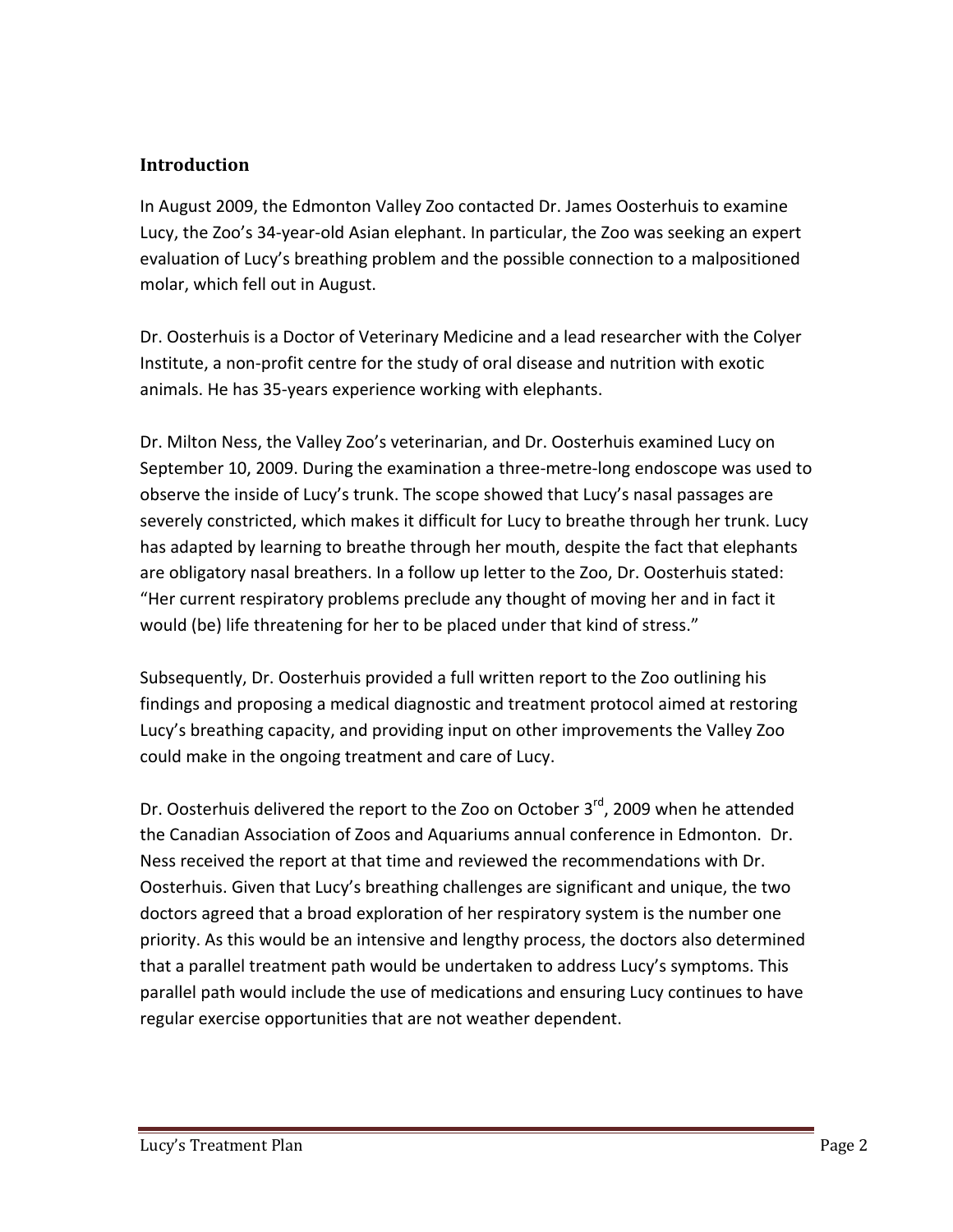In his report, Dr. Oosterhuis notes that Lucy's good nature and her relationship with the elephant care team will be key to the continued and successful management of Lucy's health problems.

The Edmonton Valley Zoo developed the following action plan to address Lucy's needs. The plan builds on the strengths of Lucy's relationships with the elephant care staff and her veterinarian, providing additional staff support to aid in restoring breathing capacity, increasing physical activity and flexibility and promoting weight loss.

#### **Part One: Medical Treatment Program**

Dr. Oosterhuis outlined a medical treatment program for Lucy as opposed to a surgical treatment plan at this time in order to see if her respiratory difficulties could be resolved through prescription medication. To implement Dr. Oosterhuis' proposals, Dr. Ness developed the following medical treatment program.

- 1) **Antibiotic treatment**: Dr. Ness did a bacteria culture October 14, 2009, the result of which was inconclusive. A follow‐up culture was done on October 22, 2009, and the results were clear, indicating no bacteria was present. Without being able to identify any specific bacteria, Dr. Ness consulted with Dr. Oosterhuis. They decided it would still be prudent to start Lucy on antibiotics in case there is bacteria present in Lucy's system that Dr. Ness was not able to culture. Lucy was started on a four‐week course of *enrofloxacin* November 9. In addition, Dr. Ness did a third culture on November 9.
- 2) **Anti‐inflammatory treatment**: Upon consultation with Dr. Sandra Reid, an Edmonton veterinarian who specializes in rehabilitation therapy for animals, Dr. Ness decided to wait to start Lucy on her first course of anti‐inflammatory medicine until after Dr. Reid could do a complete physical assessment of Lucy and benchmark her range of motion. It was important for this to be done prior to new medication being prescribed, so Dr. Ness could evaluate the effectiveness of anti-inflammatory medications. To do so, he will use the September 10 endoscope exam as a benchmark for respiratory improvement and the range of motion exam as a benchmark for improved flexibility.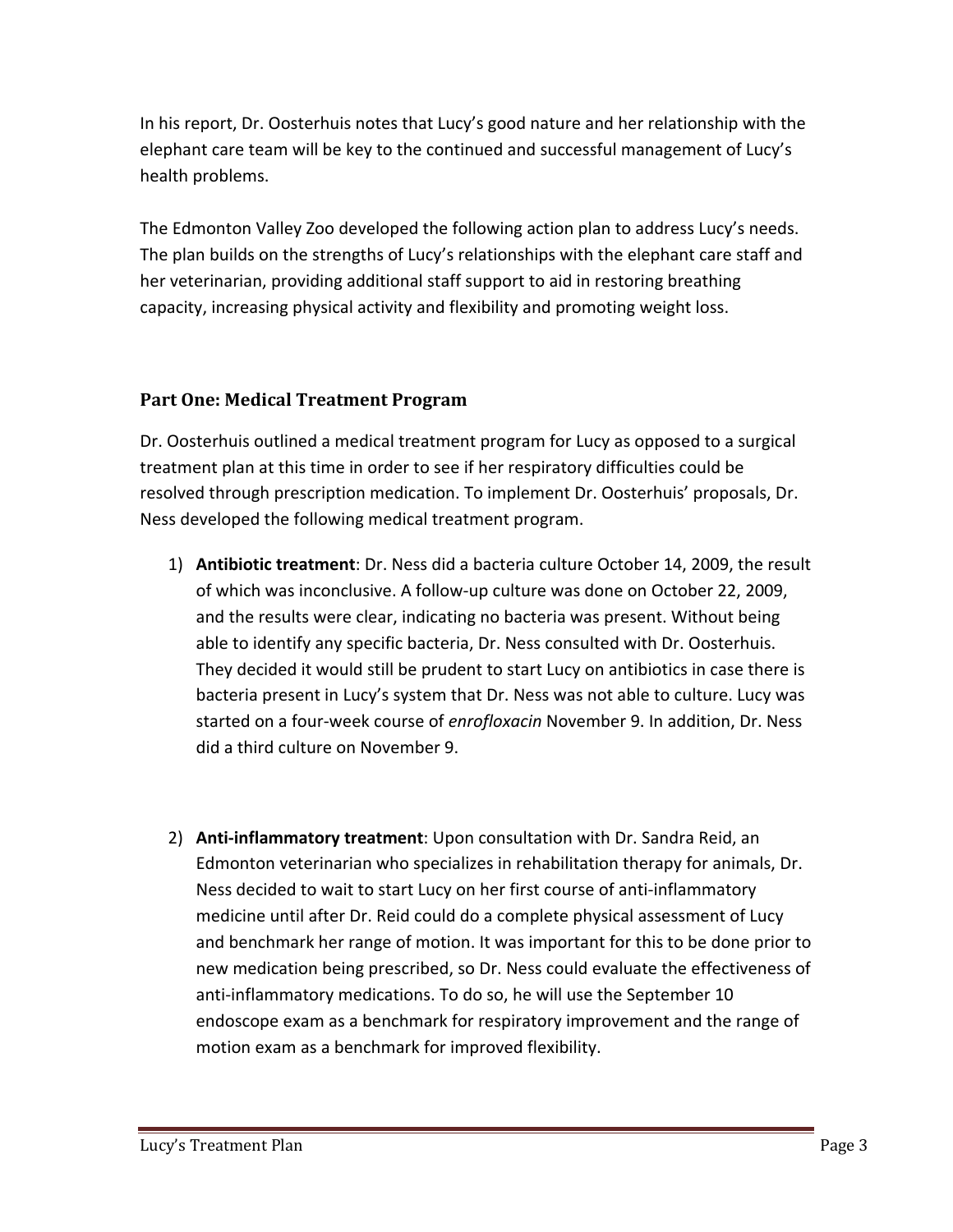3) Dr. Reid and Dr. Ness completed the physical assessment of Lucy and range of motion benchmarking on Thursday, November 5. Based on this assessment, Dr. Ness started Lucy on *flunixin* November 9 for a four‐week period.

In addition to the anti‐inflammatory prescription, Dr. Reid will develop a treatment plan for Lucy along with an exercise program as noted in the *Exercise and Weight Reduction* section of this plan.

*(NOTE: the timeframe or type of anti‐inflammatory and/or antibiotic may be adjusted during this period based on how Lucy tolerates the medications.)*

4) **Follow‐up endoscope exam and potential biopsy:** Dr. Ness is planning to conduct a follow‐up endoscope exam in December 2009. If there is no noticeable improvement in Lucy's constricted airways, Dr. Ness will also biopsy Lucy's upper respiratory tract tissue at this time.

A biopsy will inform Dr. Ness of areas that can't be seen or accessed directly. For instance, Lucy may be hosting bacteria that can't be accessed through a culture or the biopsy may pick up allergies or other inflammatory irritants that can be treated. A biopsy is also used to diagnose more serious issues such as cancer, although Dr. Oosterhuis noted in his consultation with Dr. Ness that he saw no evidence of anything that looks like a mass or a tumor.

5) **Results of the endoscope/biopsy:** Dr. Ness will consult with Dr. Oosterhuis and other elephant veterinary experts and other specialists to review the findings of the endoscope exam and biopsy to determine the next steps in treatment.

# **Part Two: Exercise and Weight Reduction Program**

Dr. Oosterhuis notes that exercise and weight reduction will be beneficial to Lucy, especially in regard to her respiratory problem. He recommends continuing the gradual weight loss program she is currently on, while cautioning staff not to over stress Lucy to the point where she is forced to open mouth breathe.

Dr. Ness and the elephant care team are continually making adjustments to support continued weight loss success, as losing weight should help Lucy's respiratory condition. An animal nutritionist was engaged in June 2009 to evaluate and modify Lucy's diet. Changes to Lucy's diet were made at this time. Dr. Oosterhuis is in agreement with her prescribed diet and notes that it must be strictly followed.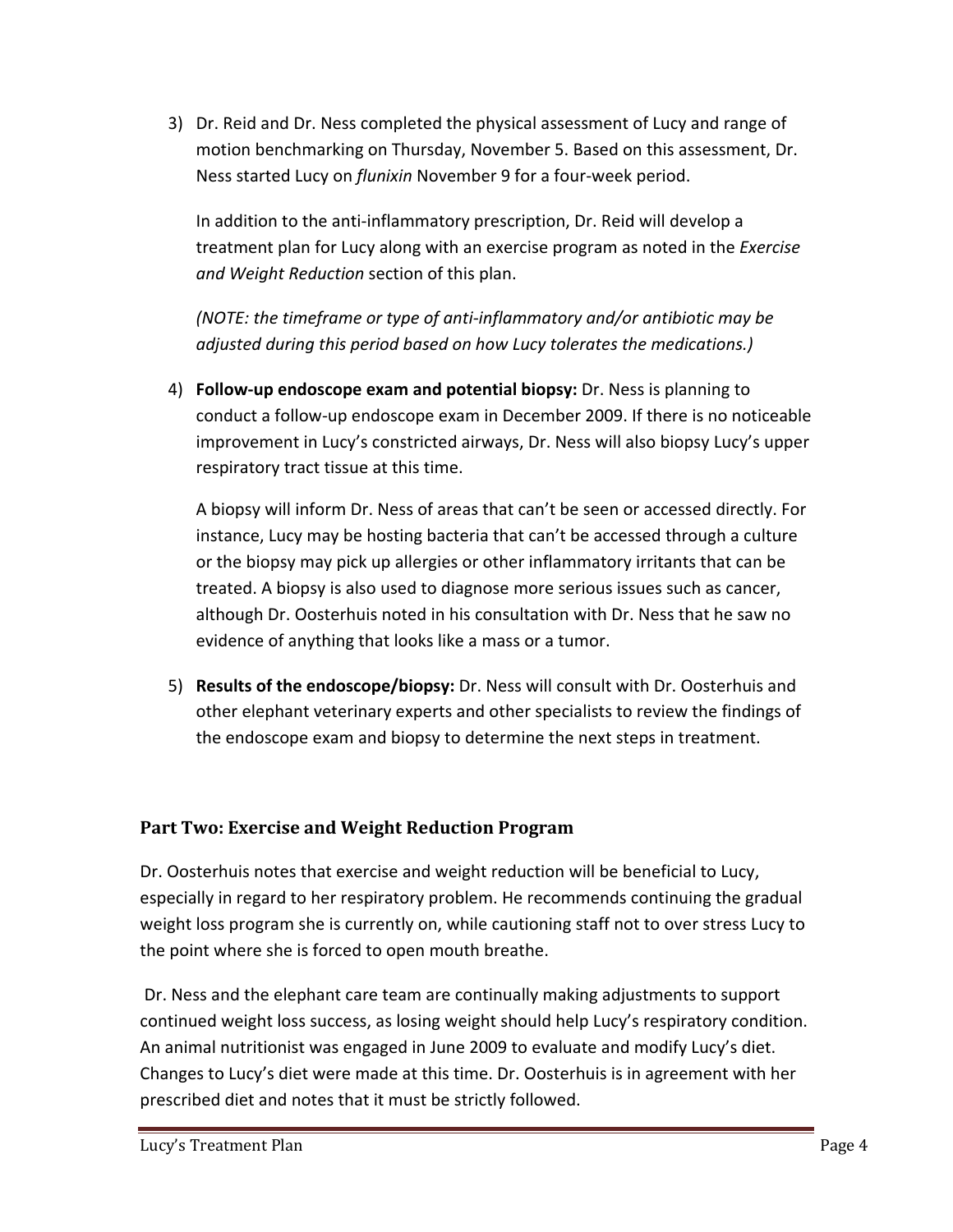Given the recent diet modification and the recommendations by Dr. Oosterhuis, Dr. Ness felt that Lucy's exercise program should be increased to help with her weight loss. Given the restrictions placed on exercise by Lucy's respiratory condition, Dr. Ness feels an activity program should be based on frequent and moderate exercise sessions, instead of on one or two aggressive sessions each day. Based on this advice, the Valley Zoo has taken the following actions:

- 1. Increased the elephant care staff hours by one full‐time position, so that Lucy has continuous interaction with two elephant care staff throughout the day. This change will provide for ongoing exercise and physical stimulation as two care staff are required for direct physical contact with an elephant. Staff are on site caring for Lucy about 16 hours each day.
- 2. Engaged Dr. Reid to develop an appropriate exercise program to increase Lucy's activity level and flexibility to support ongoing weight loss. Her goal for this program will be developing suitable exercises so that Lucy can be active throughout the day even during colder weather when she spends more time indoors.

# **Part Three: Facilities Modification**

Lucy's enclosure is approximately 13,000 sq feet  $-2,100$  sq feet indoors, and 11,000 sq feet outdoors.

The Dr. Oosterhuis report recommends three key improvements to Lucy's facilities. As making changes to the facilities are in Lucy's best interest, the following actions are underway to address the report:

- 1. The floor in a second room of Lucy's indoor enclosure will be covered in sand.
- 2. Valley Zoo staff are sourcing rubber mats for the large area of Lucy's enclosure with the plan to install mats as soon as they are available. It's important to note that rubber mats have been installed previously, but Lucy has pulled them up. Therefore, Valley Zoo staff are working to source products that are more appropriate.
- 3. The recommendation to increase the indoor space available to Lucy during the winter months (or install an elephant treadmill) will be explored by a special committee. This committee will be tasked with recommending solutions to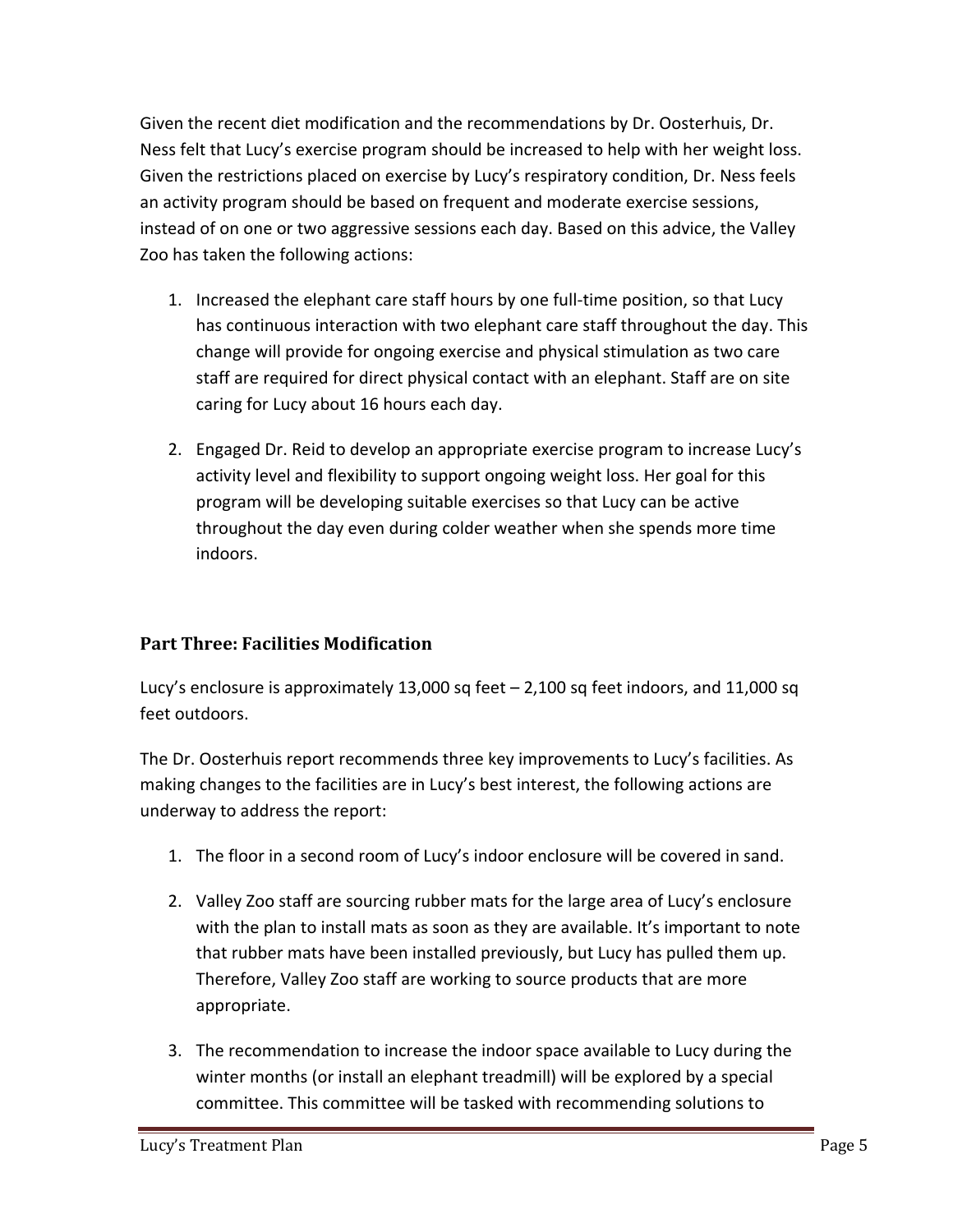increase Lucy's indoor exercise space. Their review will include consulting with other facilities and experts, including the Canadian Association of Zoos and Aquariums and Dr. Oosterhuis. As the Zoo's plan is to not house elephants in the long term, the committee has also been asked to look at options that could be used for other purposes in the future and/or could be multi‐purpose space over the short‐term.

The Committee will be comprised of the following participants and asked to provide recommendations by March 31, 2010:

- Dr. Milton Ness, Edmonton Valley Zoo veterinarian
- Denise Prefontaine, Director Edmonton Valley Zoo
- Dr. Clement Lanthier, President Calgary Zoo
- **•** Becca Hanson, Zoological Facility Designer, Principal of Studio Hansen/Roberts
- Roger Jevne, Director Community Facility Development, Community **Services**
- Chris Ward, Manager, Buildings Design and Construction, Capital **Construction**

# **Part 4: Implementing foot care and husbandry recommendations**

#### **Foot Care**

As Dr. Oosterhuis states, the Valley Zoo elephant care team should continue their impressive work with Lucy's foot care protocols, providing special attention to areas of concern. Her front feet are being soaked twice daily: once with an astringent such as Epsom salts and once with a disinfectant such as apple cider vinegar.

Dr. Oosterhuis recommended new foot pedestals be built or existing ones modified to promote easier access while caring for Lucy's feet. The Valley Zoo hired a local contractor to adapt the pedestals for Lucy's use and Lucy is now being trained to use the modified pedestals.

#### **Husbandry**

In addition to training Lucy to use the foot care pedestals, the elephant care team will also train her to use the yolk stand for pad care.